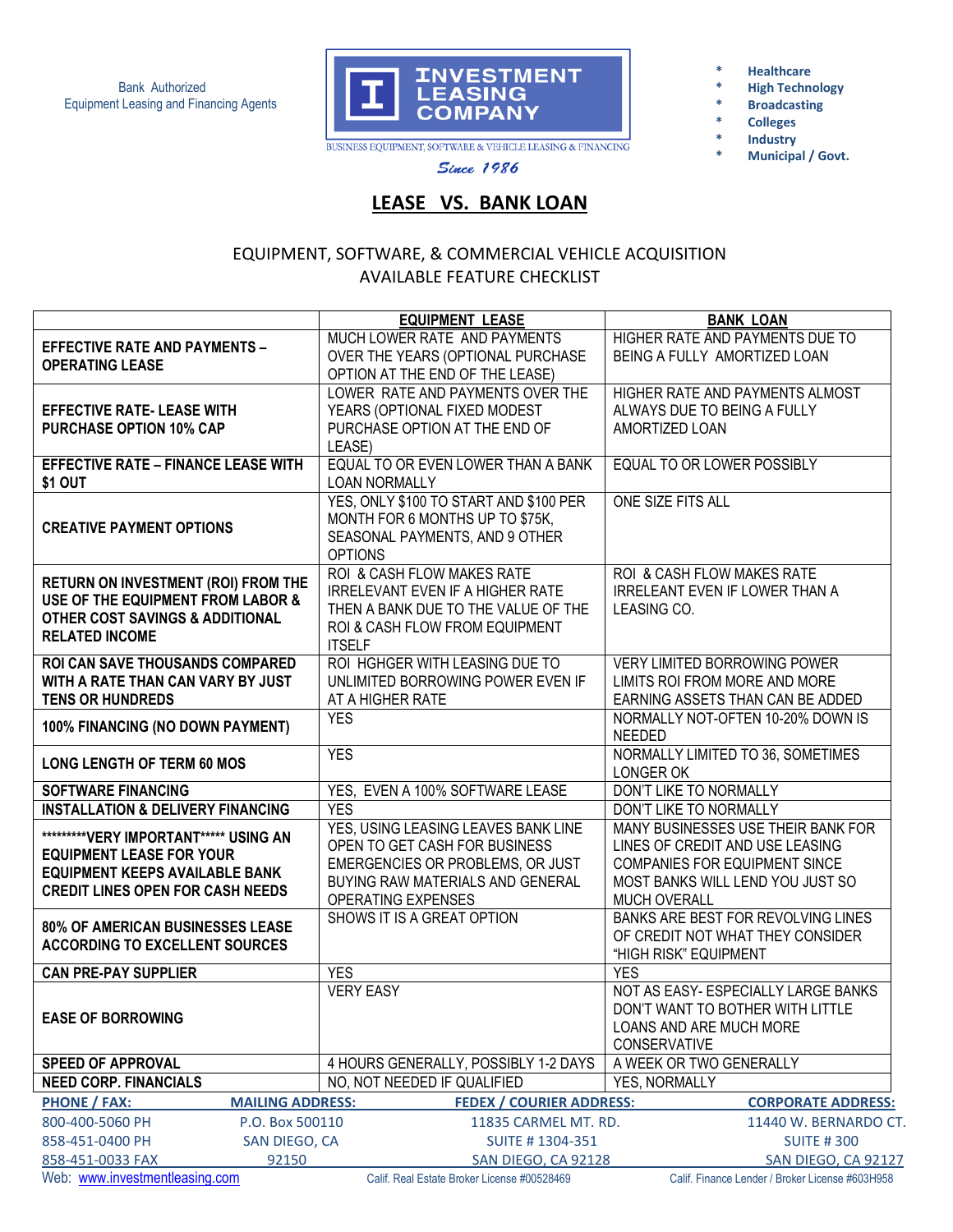

- **\* Healthcare**
- **\* High Technology**
- **\* Broadcasting**
- **\* Colleges**
- **\* Industry** 
	- **\* Municipal / Govt.**

BUSINESS EQUIPMENT, SOFTWARE & VEHICLE LEASING & FINANCING

| Since 1986 |  |
|------------|--|
|            |  |

|                                                                                          | NO, NOT NEEDED IF QUALIFIED                               |                                                                                                                                         |
|------------------------------------------------------------------------------------------|-----------------------------------------------------------|-----------------------------------------------------------------------------------------------------------------------------------------|
| <b>NEED CORP. TAX RETURNS</b><br><b>NEED PERSONAL FINANCIAL</b>                          | NO, NOT NEEDED IF QUALIFIED                               | <b>YES, NORMALLY</b><br><b>YES, NORMALLY</b>                                                                                            |
| <b>NEED PERSONAL FINANCIALS</b>                                                          | NO, NOT NEEDED IF QUALIFIED                               | <b>YES, NORMALLY</b>                                                                                                                    |
| NO PERSONAL GUARANTEE OPTION                                                             | YES, IF QUALIFIED                                         | NO, IN ALL PROBABILITY                                                                                                                  |
|                                                                                          |                                                           |                                                                                                                                         |
| NEED PERSONAL GUARANTEES OF ALL<br><b>OWNERS</b>                                         | NO, SOME OR ALL CAN BE EXCLUDED IF<br>QUALIFIED           | YES, NORMALLY                                                                                                                           |
| <b>USE OF BUSINESS REAL ESTATE AS</b><br><b>SECURITY</b>                                 | <b>NO</b>                                                 | YES, NORMALLY                                                                                                                           |
| <b>SPOUSES PERSONAL GUARANTEE</b>                                                        | <b>NO</b>                                                 | YES, NORMALLY                                                                                                                           |
| USE PERSONAL HOME FOR SECURITY                                                           | $\overline{NO}$                                           | YES POSSIBLY AND THAT MIXES<br><b>BUSINESS AND PERSONAL FINANCIAL</b><br><b>AFFAIRS</b>                                                 |
| <b>ACCOUNTING</b>                                                                        | NORMALLY NOT SHOWN AS DEBT, JUST A<br>MONTHLY RENTAL      | YES, SHOW AS DEBT ON FINANCIALS                                                                                                         |
| <b>ACCOUNTING PROCEDURES</b>                                                             | NORMALLY WRITE OFF ENTIRE PAYMENT<br><b>MONTHLY</b>       | NORMALLY IT IS CAPITALIZED AS A<br>DEPRECIATING ASSET OVER 5 YEARS ON<br>THE FINANCIALS WHICH COMPLICATES<br>BOOKEEPING AND TAX RETURNS |
| <b>INCOME STATEMENT SIMPLE</b>                                                           | YES - MOST BUSINESSES DEDUCT THE<br><b>ENTIRE PAYMENT</b> | NO, THE ACCOUNTANT NORMALLY NEEDS<br>TO SEPARATE THE PRINCIPAL AND<br>INTEREST AND LET YOU WRITE OFF ONLY<br>THE INTEREST               |
| <b>BLANKET LIEN ON ALL BUSINESS ASSETS</b>                                               | <b>NO</b>                                                 | <b>YES</b>                                                                                                                              |
| <b>ACCOUNTING</b>                                                                        | IN BUSINESS NAME                                          | PERSONAL NAME, AND MUCH TOUGHER<br>TO QUALIFY TO HAVE IN BUSINESS NAME                                                                  |
| <b>RETURN EQUIPMENT AT END OF LEASE</b><br><b>OPTION</b>                                 | <b>YES</b>                                                | <b>NO</b>                                                                                                                               |
| ASSISTANCE IF YOU WANT SOMEONE TO<br><b>ASSUME THE EQUIPMENT LEASE</b>                   | <b>YES</b>                                                | <b>NO</b>                                                                                                                               |
| HOLD UP PAYMENT TO SUPPLIER UNTIL                                                        | <b>YES</b>                                                | NORMALLY PAY ALL UP FRONT OR COULD                                                                                                      |
| YOU ARE 100% SATISFIED                                                                   |                                                           | GIVE TO YOU TO GIVE TO THEM                                                                                                             |
| <b>FIXED RATE YOU CAN COUNT ON</b>                                                       | <b>YES</b>                                                | NORMALLY A FLOATING RATE THAT<br>COULD GO UP WHEN THE ECONOMY IS<br>DOING POORLY                                                        |
| <b>FIXED RATE TIED TO TERM</b>                                                           | WE CAN DO 60 MONTHS AND HAVE A<br><b>FIXED RATE</b>       | A BANK DOESN'T LIKE TO GIVE A LONG<br>TERM AND FIXED RATE - PREFER<br><b>VARIABLE</b>                                                   |
| L<br><b>EAT UP HOME EQUITY</b>                                                           | <b>NO</b>                                                 | YES IF USING HOME                                                                                                                       |
| <b>SECTION 179 FULL TAX WITE OFF ALL</b><br><b>THIS YEAR</b>                             | <b>YES</b>                                                | <b>YES</b>                                                                                                                              |
| <b>CONVENIENT</b>                                                                        | YES, VERY                                                 | <b>UNKNOWN</b>                                                                                                                          |
| <b>LEASE OTHER EQUIPMENT SUCH AS</b>                                                     | <b>YES</b>                                                | NORMALLY ONLY EXCELLENT                                                                                                                 |
| POINT OF SALE, SIGNS, TV EQUIPMENT,<br>PHONE SYSTEMS, AIR CONDITIONING<br><b>SYSTEMS</b> |                                                           | COLLATERAL                                                                                                                              |
| <b>MUST SEND FINANCIALS AND TAX</b><br><b>RETUNRS ANNUALY EVERY YEAR</b>                 | <b>NO</b>                                                 | <b>YES</b>                                                                                                                              |
| <b>FLEXIBLE OPTION TO DO LOANS ALSO</b>                                                  | YES, WE DO LEASES AND LOANS                               | NOT ABLE TO DO LEASES NORMALLY                                                                                                          |
| USING OUR SERVICES IS USING A BANK!                                                      | YES, WE USE ACTUAL BANKS TO FUND                          | A BANK LOAN ONLY                                                                                                                        |
|                                                                                          |                                                           |                                                                                                                                         |
| <b>PHONE / FAX:</b><br><b>MAILING ADDRESS:</b>                                           | <b>FEDEX / COURIER ADDRESS:</b>                           | <b>CORPORATE ADDRESS:</b>                                                                                                               |
| 800-400-5060 PH<br>P.O. Box 500110                                                       | 11835 CARMEL MT. RD.                                      | 11440 W. BERNARDO CT.                                                                                                                   |

| 800-400-5060 PH                | P.O. Box 500110 | 11835 CARMEL MT. RD.                        | 11440 W. BERNARDO CT.                           |
|--------------------------------|-----------------|---------------------------------------------|-------------------------------------------------|
| 858-451-0400 PH                | SAN DIEGO, CA   | SUITE #1304-351                             | <b>SUITE #300</b>                               |
| 858-451-0033 FAX               | 92150           | SAN DIEGO, CA 92128                         | SAN DIEGO. CA 92127                             |
| Web: www.investmentleasing.com |                 | Calif. Real Estate Broker License #00528469 | Calif, Finance Lender / Broker License #603H958 |